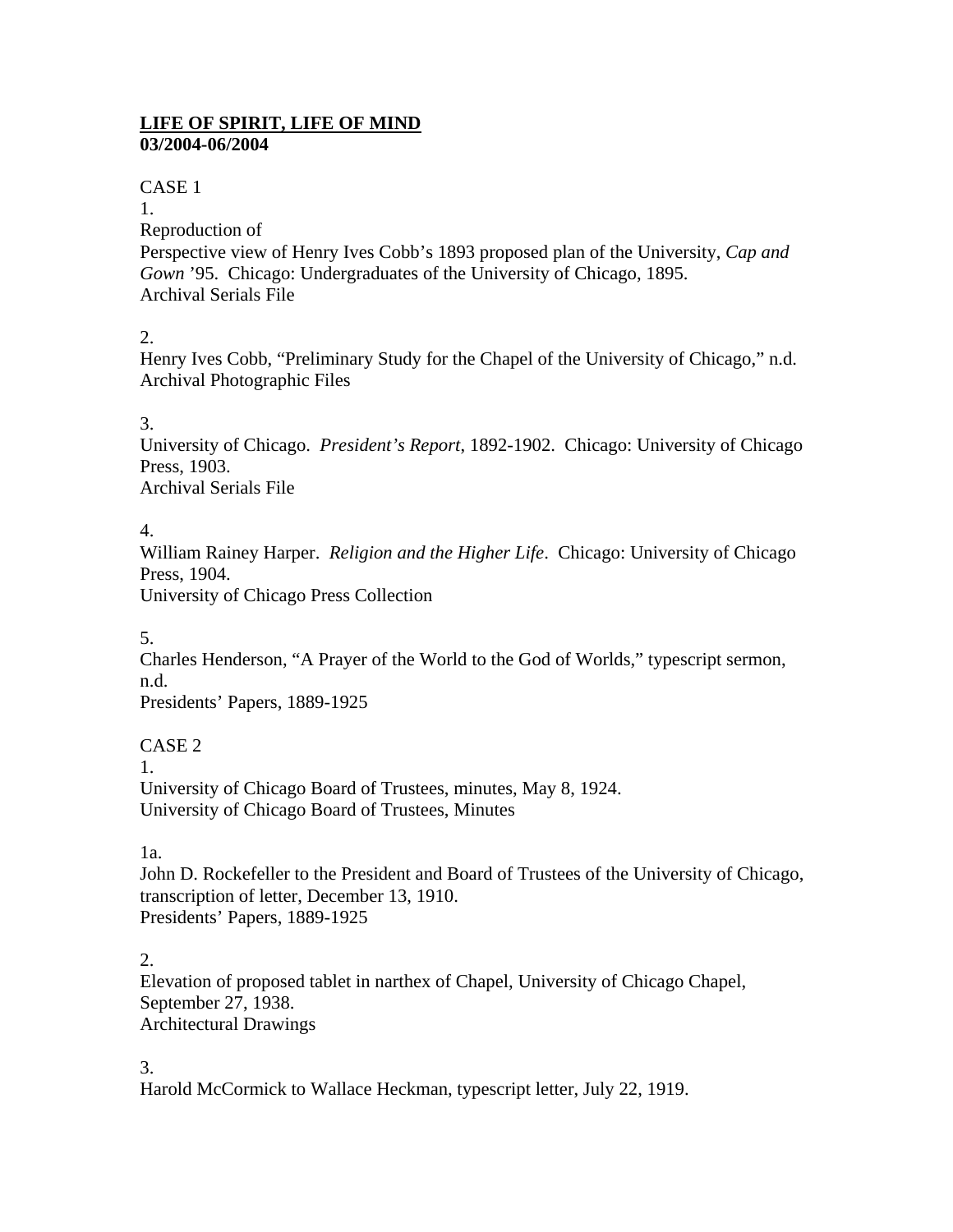Department of Buildings and Grounds, Records, 1892-1932

4.

Ernest H. Wilkins to Ernest D. Burton, typescript letter, March 28, 1924. Presidents' Papers, 1889-1925

### CASE 3

1.

Wallace Heckman to Bertram Grosvenor Goodhue, unsigned typescript letter, April 8,1918.

Department of Buildings and Grounds, Records, 1892-1932

2.

Reproduction from

Bertram Grosvenor Goodhue. *Book Decorations*. New York: The Grolier Club, 1931. Rare Book Collection

### 3.

Bertram Grosvenor Goodhue. *Book Decorations*. New York: The Grolier Club, 1931. Rare Book Collection

### 4.

Charles Harris Whitaker. *The Architectural Sculpture of the State Capitol at Lincoln, Nebraska: The Fabric of the Dream of Bertram Grosvenor Goodhue*. New York: Press of the American Institute of Architects, 1926. Library General Collection

## 5.

Carleton Monroe Winslow. *The Architecture and the Gardens of the San Diego Exposition.* San Francisco: P. Elder, 1916. Library General Collection

## CASE 4

1.

Leon Pescheret, etching of interior of University Chapel, n.d. Archival Photographic Files

## $\overline{2}$

Reproduction of

Bertram Grosvenor Goodhue, "Proposed New Chapel of the University of Chicago," photograph of plot plan, 1919.

### 3.

Bertram Grosvenor Goodhue, "Proposed New Chapel of the University of Chicago," photograph of plot plan, 1919. Architectural Drawings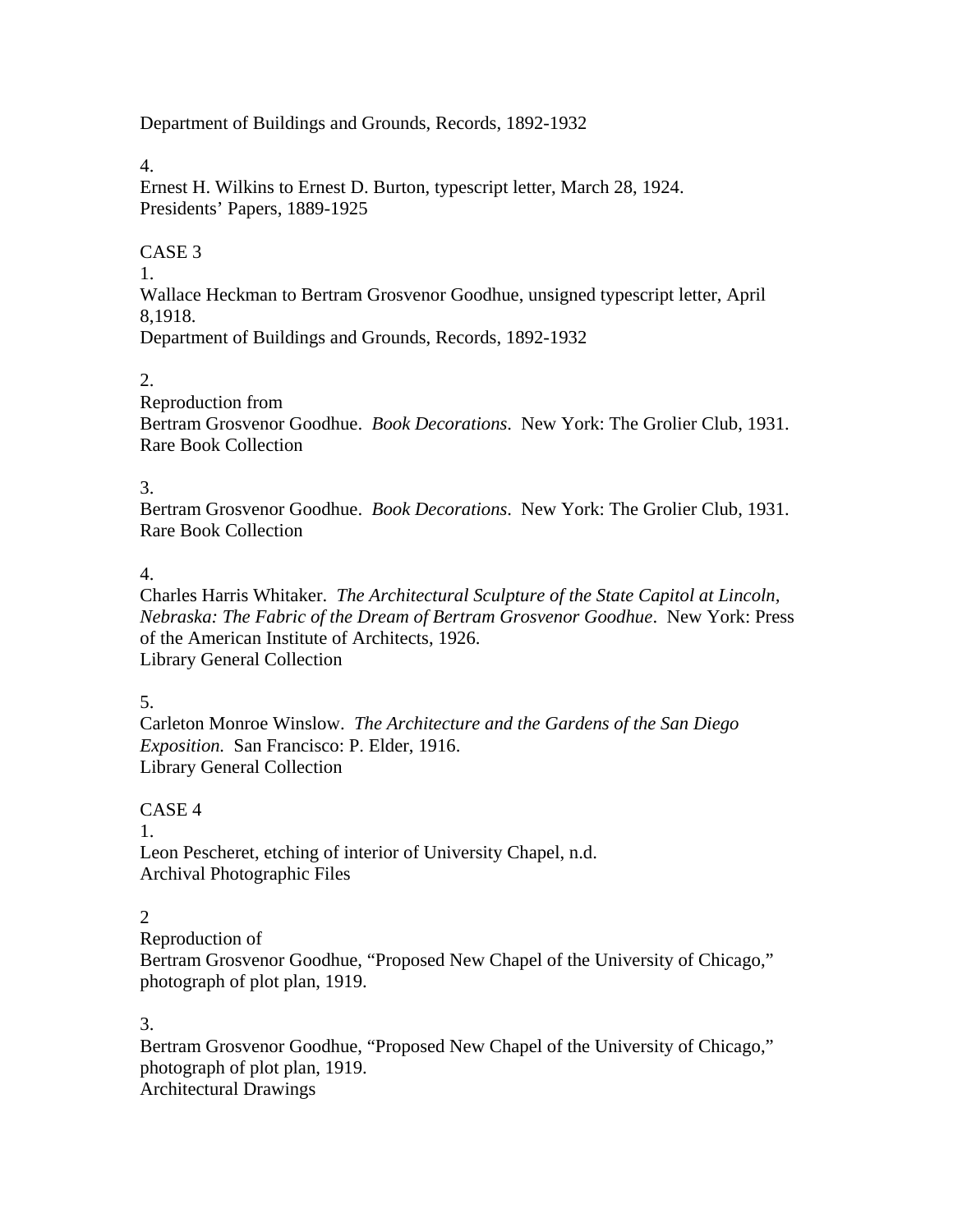Ernest D. Burton to T. E. Donnelley, typescript letter, April 20, 1925. Department of Buildings and Grounds, Records, 1892-1932

# 5.

Reproduction from The University of Chicago Board of Trustees, minutes, December 11, 1924. University of Chicago Board of Trustees, Minutes

## CASE 5

1.

Francis Mayers to Ernest D. Burton, copy of telegram, May 3, 1924. Department of Buildings and Grounds, Records, 1892-1932

### $2<sub>1</sub>$

Bertram Grosvenor Goodhue and Associates, rendering of the University Chapel, n.d. Archival Photographic Files

## 3.

Ernest D. Burton, "Report on the Cathedrals of England as Bearing on the Plans for the Chapel of the University of Chicago," typescript report, September 3, 1924. Archival Buildings File

### 4.

Schester Danforth, engraving of the University Chapel, n.d. Archival Photographic Files

### 5.

A.B. Jay, "The Cathedral on the Midway," *Chicago Tribune*, September 3, 1925. Department of Buildings and Grounds, Records, 1892-1932

## 6.

Reproduction of

A.B. Jay, "The Cathedral on the Midway," *Chicago Tribune*, September 3, 1925. Department of Buildings and Grounds, Records, 1892-1932

## CASE 6

1.

Photograph of installation of University Chapel cornerstone, June 11, 1926. Archival Photographic Files

## 2.

"The Laying of the Cornerstone of the University Chapel," program, June 11, 1926. Archival Buildings File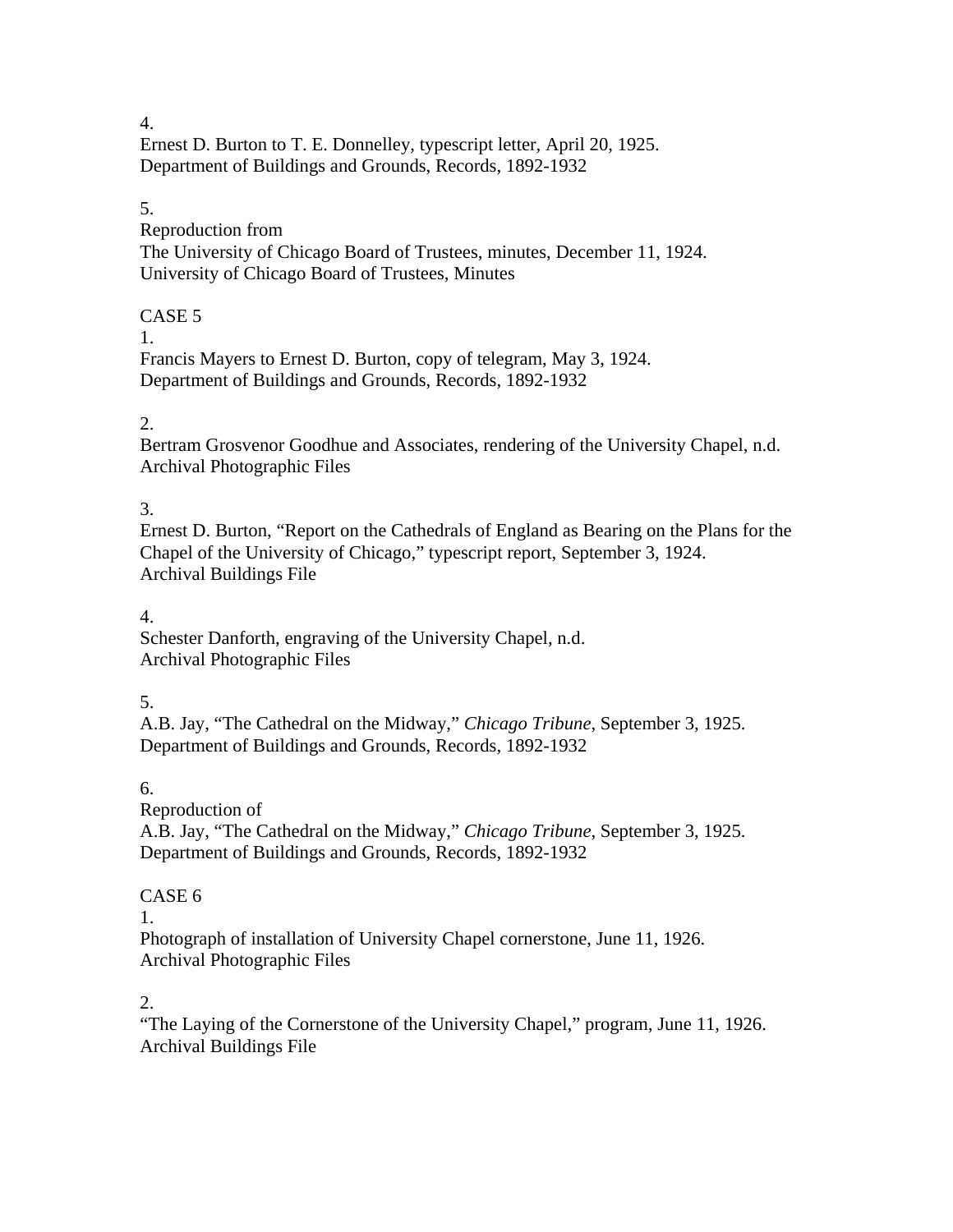Photograph of the construction of the University Chapel, November 3, 1926. Archival Photographic Files

## 4.

Photograph of the construction of the University Chapel, August 2, 1927. Archival Photographic Files

## 5.

Photograph of the interior construction of the University Chapel, August 20, 1928. Archival Photographic Files

## CASE 7

1.

G. H. Murray to L. R. Flook, typescript letter, February 7, 1928. Department of Buildings and Grounds, Records, 1892-1932

### 2.

Photograph of the University Chapel statue of Bertram Grosvenor Goodhue holding model of Cadet Chapel, West Point, n.d. Archival Photographic Files

### 3.

J. S. Dickerson, "University Chapel Wording for Goodhue Inscription," typescript memorandum, July 30, 1928. Department of Buildings and Grounds, Records, 1892-1932

### 3a.

G. H. Murray, "University Chapel Wording for Goodhue Inscription," typescript memorandum, July 24, 1928. Department of Buildings and Grounds, Records, 1892-1932

### 4.

J. S. S. of Mayers, Murray and Philip Architects to Johnson Service Company, copy of typescript letter, February 4, 1929. Department of Buildings and Grounds, Records, 1892-1932

## CASE 8

1.

"The Dedication of the University Chapel," program, October 28, 1928. Archival Buildings File

1a.

"The Dedication of the University Chapel," program, October 28, 1928. Archival Buildings File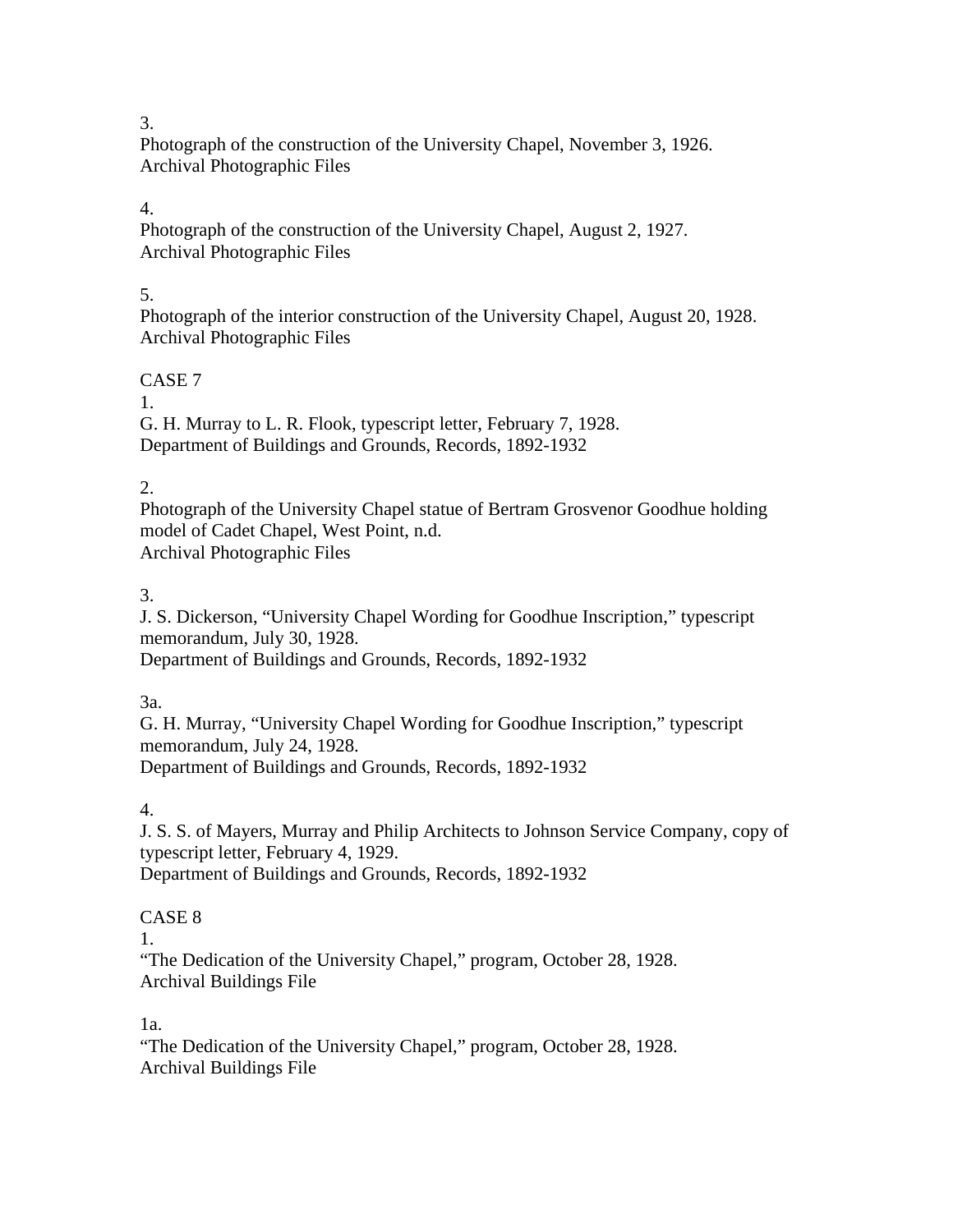"Dedication of U. of C. Chapel Gives Chicago Another Architectural Gem," *Chicago Herald Examiner*, October 29, 1928. Archival Buildings File

## 3.

"Notables Attended Dedication of University of Chicago Chapel," *Chicago Herald Examiner*, October 29, 1928. Archival Buildings File

4.

Kathleen M'Laughlin,"U. of C. Chapel is Dedicated to Tolerance," *Chicago Daily Tribune*, October 29, 1928. Archival Buildings File

5. Photograph of Charles W. Gilkey, n.d. Archival Photographic Files

# CASE 9

1.

Photograph of "The March of Religion," University Chapel, south façade, n.d. Archival Photographic Files

## $2<sup>1</sup>$

Photograph of model of John Huss statue, University Chapel, n.d. Archival Photographic Files

3.

Photograph of statue models of Presidents Theodore Roosevelt and Woodrow Wilson, University Chapel, n.d. Archival Photographic Files

4.

Edgar Goodspeed to Mr. Steere, typescript letter, April 12, 1928. Department of Buildings and Grounds, Records, 1892-1932

5.

J. S. Dickerson to Thomas Donnelley, typescript letter, August 23, 1926. Department of Buildings and Grounds, Records, 1892-1932

6.

Key to "The March of Religion, "University Chapel, south façade, n.d. Department of Buildings and Grounds, Records, 1892-1932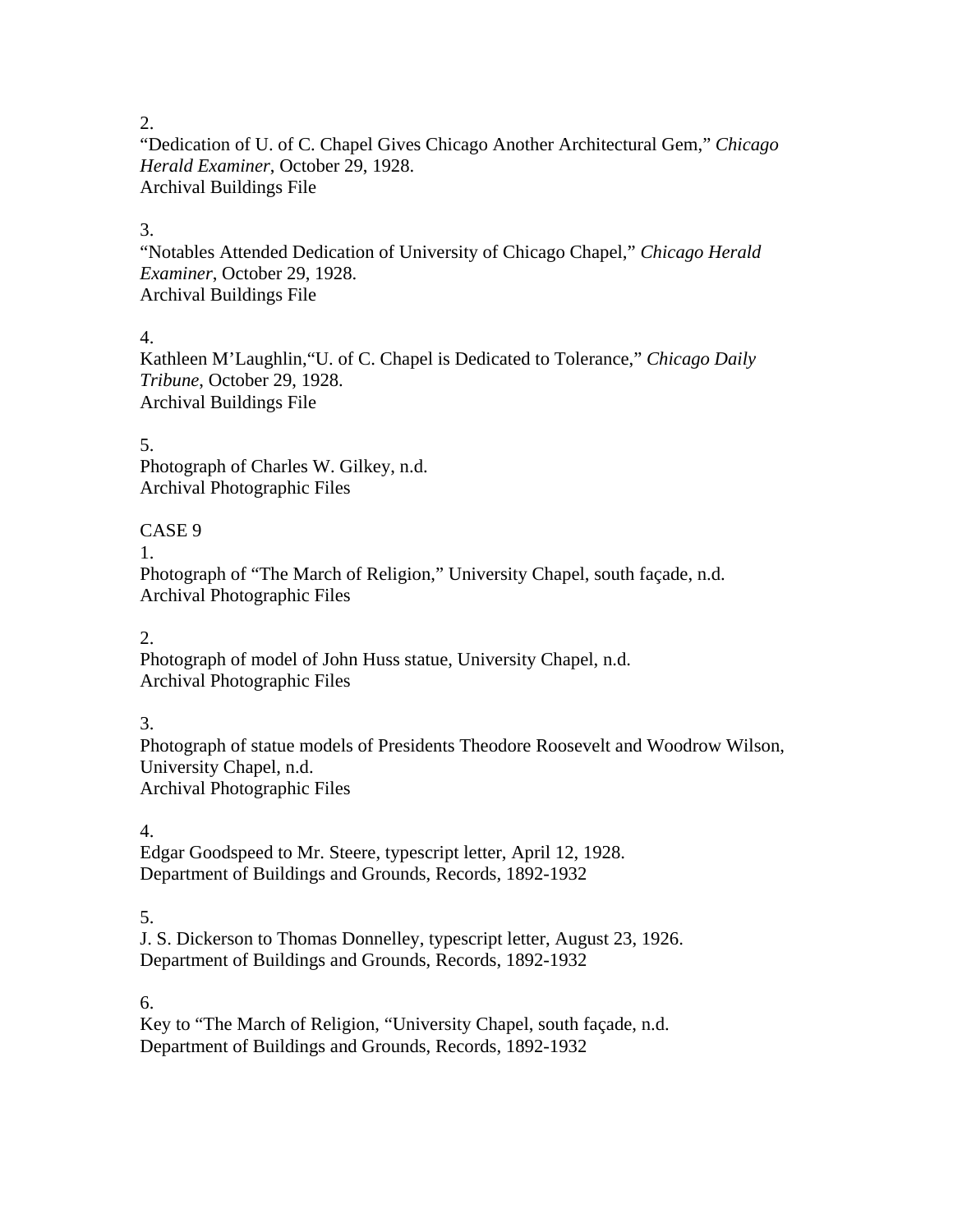CASE 10 1. Judith Barnard, "A Gift of Light and Fire," *Chicago Tribune Magazine*, November 12, 1978.

Rockefeller Memorial Chapel Archives

### 2.

Sketch of nave window triptych, Rockefeller Memorial Chapel, n.d. Architectural Drawings

### 3.

Harold Hayden, "first ideas," sketch for Rose Window, Rockefeller Memorial Chapel, October 5, 1979. Archival Buildings File

## 4.

L. R. Flook to Bertram Grosvenor Goodhue Associates, carbon copy typescript letter, September 7, 1927. Department of Buildings and Grounds, Records, 1892-1932

## CASE 11

1.

Advertisement for the American Seating Company, *University of Chicago Magazine* 21 (December, 1928): 105. Archival Buildings File

## 2.

Bertram Grosvenor Goodhue, Associates, photograph of wooden pendant from organ screen, University Chapel, n.d. Archival Photographic Files

## 3.

G. W. Harting, photograph of "Sage" and "Psalmist" stone lancets, University Chapel, January 17, 1927. Archival Photographic Files

## 4.

Indiana Limestone Company, graph of cut stone for University Chapel, November 6, 1926.

Department of Buildings and Grounds, Records, 1892-1932

# CASE 12

1.

Photograph of Chapel choir, Rockefeller Memorial Chapel, n.d. Archival Photographic Files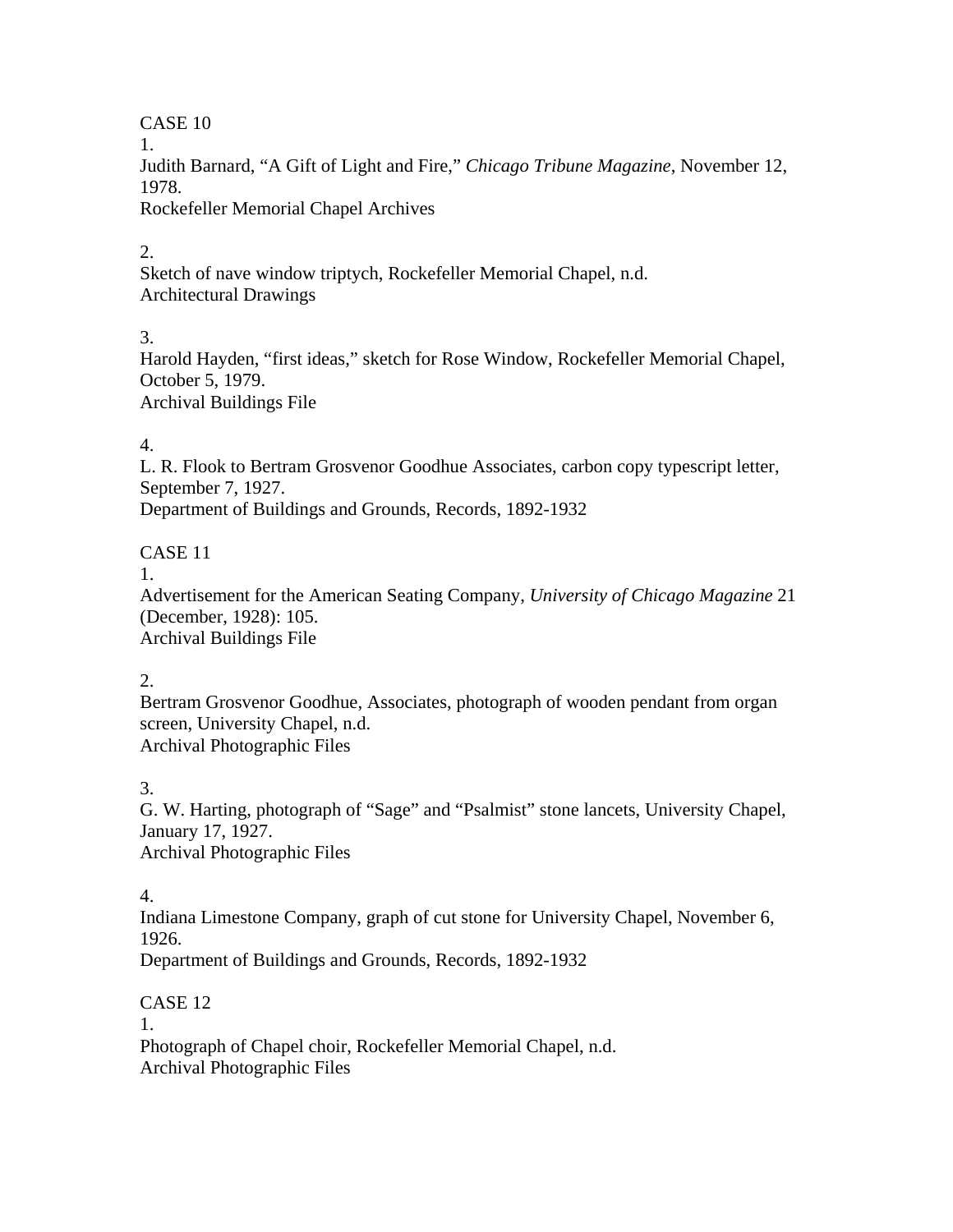J. R. M. Architect, drawing of proposed extension to choir balcony, Rockefeller Memorial Chapel, July 25, 1956. Architectural Drawings

3.

Kyle Gann, "Critic's Choice: Rockefeller Chapel Choir," *Chicago Reader*, October 30, 1986.

Rockefeller Memorial Chapel Archives

4.

Reproduction of "Choir Sings 'Messiah' Sunday in Original Text," *Maroon*, December 11, 1959. Archival Serials File

5.

University of Chicago, "A Musical Service," University Chapel program, October 28, 1928. Presidents' Papers 1925-1945

CASE 13

1.

"The Chapel Organ," *University of Chicago Magazine* 37 (April 1945): cover. Archival Serials File

2.

F. C. Mayer to Ernest D. Burton, copy of typescript letter, November 2, 1924. Department of Buildings and Grounds, Records, 1892-1932

3.

Photograph of University Chapel organ, n.d. Archival Photographic Files

4.

Advertisement for the Skinner Organ Company, *University of Chicago Magazine* 21 (December 1928): back cover. Department of Buildings and Grounds, Records, 1892-1932

5.

"Finest Organ for New Chapel at U. of C.," *Chicago Daily News*, October 18, 1928. Rockefeller Memorial Chapel Archives

# CASE 14

1.

Bertram Grosvenor Goodhue Associates, "Suggested Arrangement of Inscription Etc on Bell," blueprint, November 30, 1930.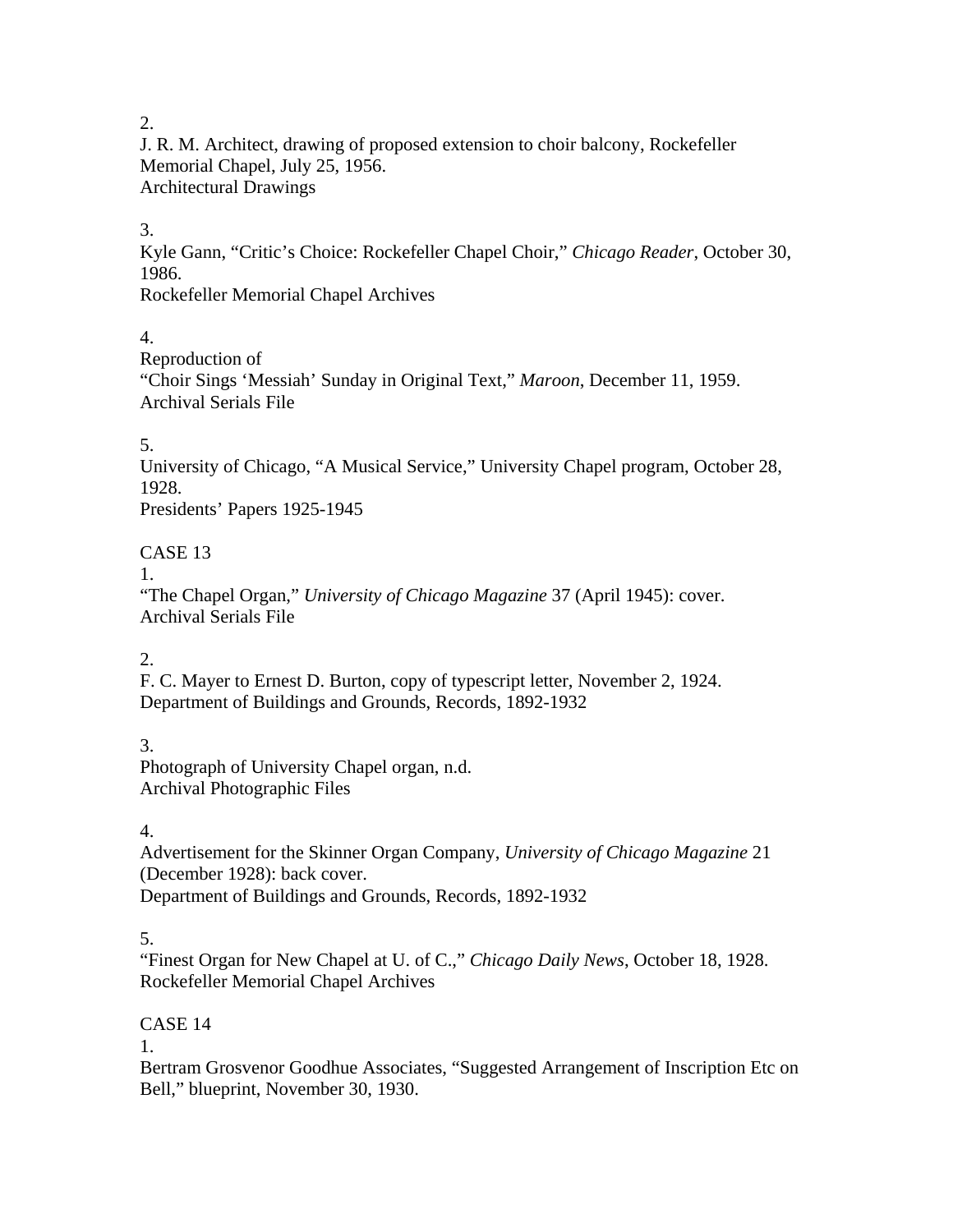### Architectural Drawings

2.

"Dedication of the Carillon of the University of Chicago Chapel," program, November 24 to 30, 1932. Archival Buildings File

3.

International News Photos, Inc., "Second Largest Bell in World Arrives for University of Chicago Carillon," July 26, 1932. Archival Photographic Files

## 4.

International News Photos, Inc., "Bells for U of C Carillon Arrive," July 26, 1932. Archival Photographic Files

## 5.

"Carilloneur Plays for Ike," Hyde Park Herald (December 30, 1959): 12. Library Microfilm Collection

6.

F. C. Mayer, "Carillon Final Inspection Report," typescript report, December 3, 1932. Department of Buildings and Grounds, Records, 1892-1932

## CASE 15

1.

Dean's Office, Rockefeller Memorial Chapel, "Religion on the Quadrangles,"1995-96. Rockefeller Memorial Chapel Archives

2.

David A. Stevens to A. H. Compton, copy of typescript letter, April 20, 1928. Presidents' Papers, 1925-45

3.

Wanzer H. Brunelle, "Fiftieth Anniversary of the Dedication of the Rockefeller Memorial Chapel, University of Chicago: Journey to Nostalgia," typescript, October 29, 1978. Rockefeller Memorial Chapel Archives

4.

*University of Chicago Cap and Gown*. Chicago: Herbert F. Larson, 1938. Archival Serials File

## CASE 16

1.

"Interfaith Council Unites and Serves," *Hyde Park Herald*, September 25, 1985. Library Microfilm Collection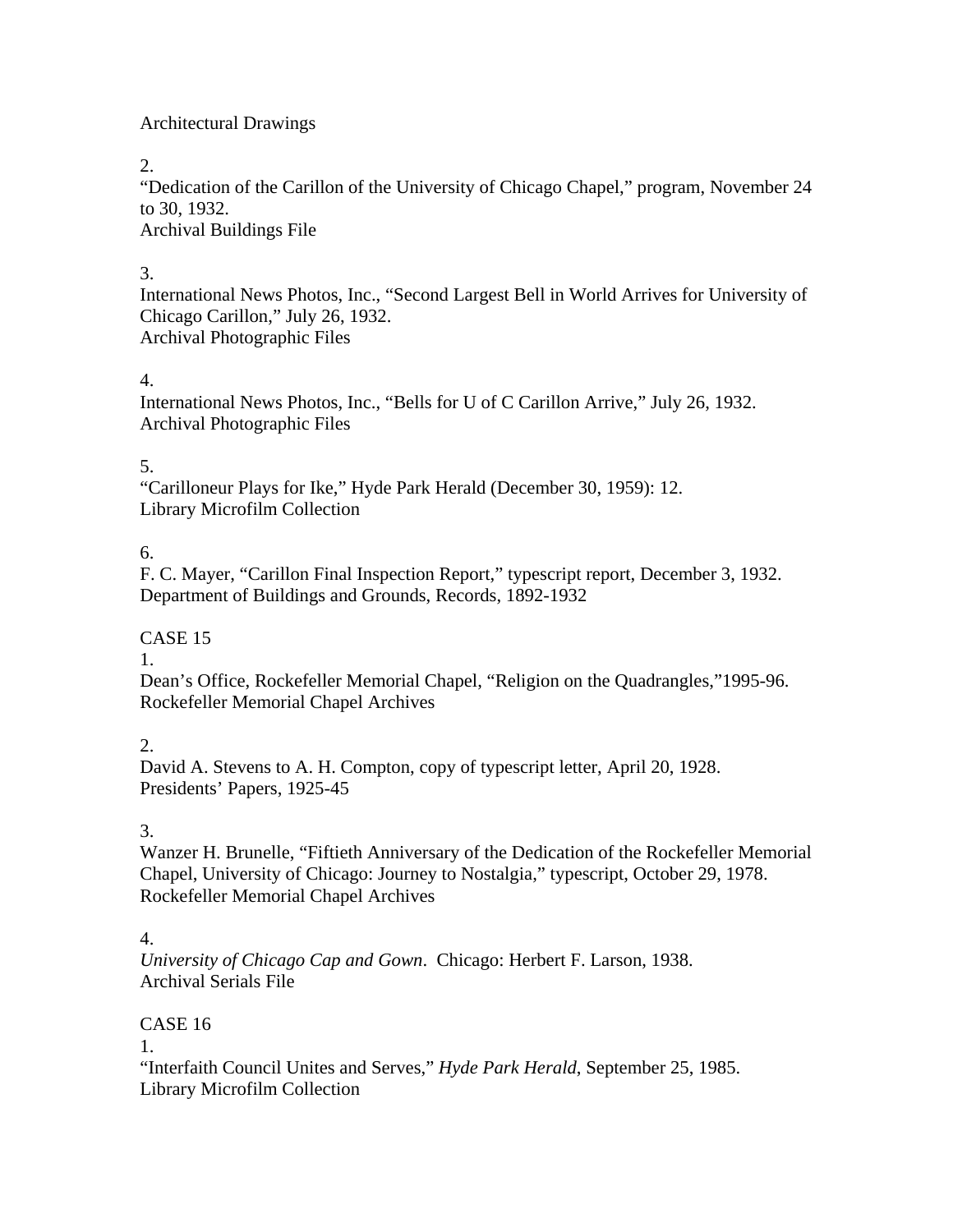2a.

Dean's Office, Rockefeller Memorial Chapel, "Religion on the Quadrangles," 1954-55. Rockefeller Memorial Chapel Archives

### 2b.

Dean's Office, Rockefeller Memorial Chapel, "Religion on the Quadrangles," 1963-64. Rockefeller Memorial Chapel Archives

2c.

Dean's Office, Rockefeller Memorial Chapel, "Religion on the Quadrangles," 1985-86. Rockefeller Memorial Chapel Archives

3.

*Chicago Sinai Congregation*, newsletter, January 27, 1978. Rockefeller Memorial Chapel Archives

4.

Council for a Parliament of World Religions, program, November 4, 1989. Rockefeller Memorial Chapel Archives

5a.. Javenese Gamelan figurines. On loan from Carolyn Johnson

5b.

Friends of the Gamelan and the Central Javenese Gamelan Ensemble, "Rockefeller Bronze," Rockefeller Memorial Chapel, October 7, 2001. On loan from Carolyn Johnson

6.

E. Spencer Parsons to John T. Wilson, typescript letter, July 13, 1976. Rockefeller Memorial Chapel Archives

CASE 17

1.

Rockefeller Memorial Chapel, "The Play of Daniel," program, December 12-17, 1966. Rockefeller Memorial Chapel Archives

2.

Fairinda West, "Yeats, Cuchulain and Rockefeller," *Grey City Journal*, March 7, 1969. Microfilm Collection

3.

Siegfried R. Weng, "Rockefeller Memorial Chapel," linoleum block print, n.d. Archival Photographic Files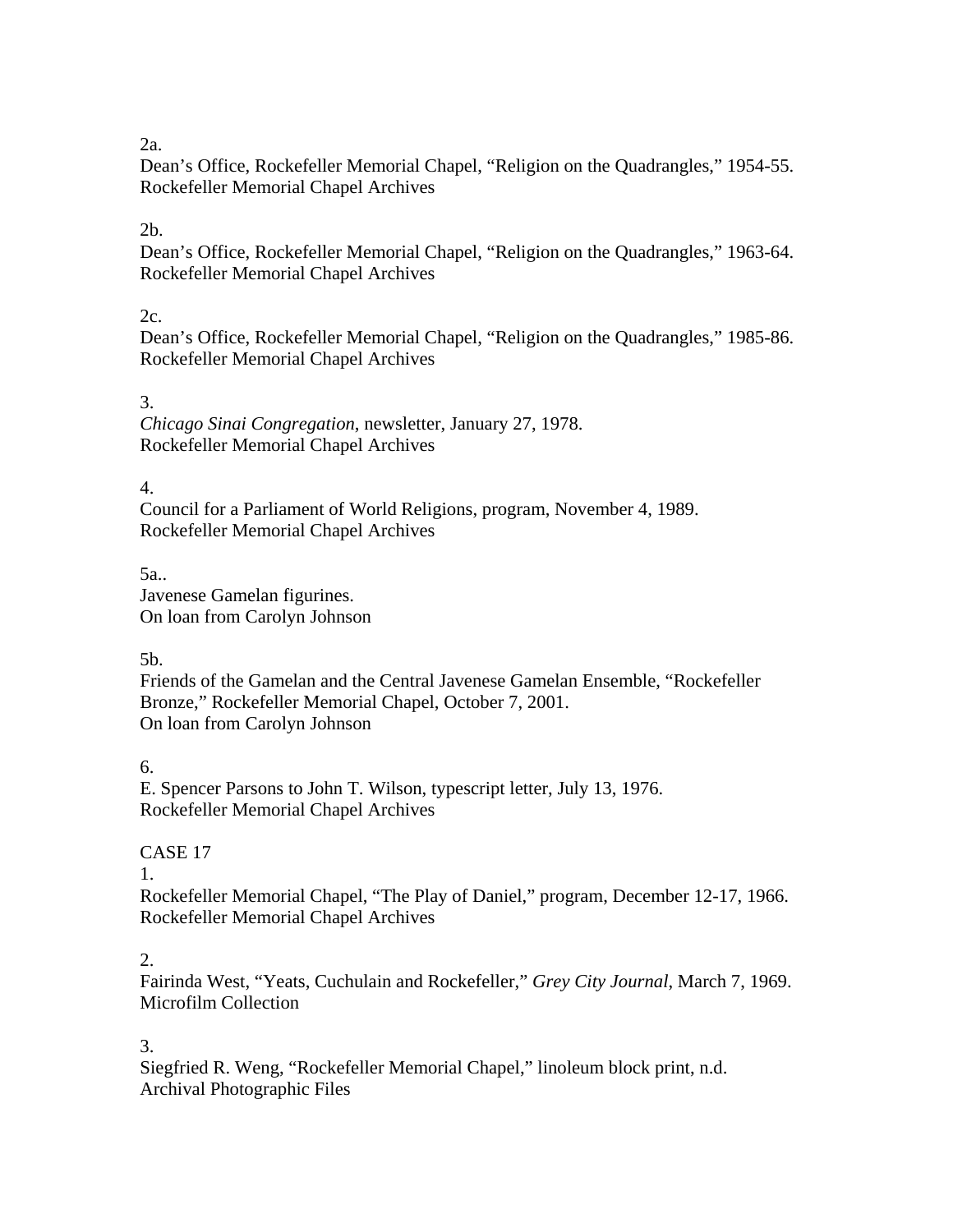"Duke Ellington at Rockefeller Memorial Chapel in a Concert of Sacred Music," program, October 15, 1967. Rockefeller Memorial Chapel Archives

### 5.

Mr. and Mrs. John W. Stephenson to WGN Radio, manuscript letter, March 15, 1959. Rockefeller Memorial Chapel Archives

### 7.

"Martin Luther King, Jr., Birthday Commemoration," program, January 19, 1998. Rockefeller Memorial Chapel Archives

## CASE 19

1.

Memorial service for John Edward Johnson, program, June 4, 1979. Rockefeller Memorial Chapel Archives

 $2<sub>1</sub>$ 

Hyde Park Academy, "Commencement Exercises, Class of 1999," program, June 7, 1999.

Gift of Hyde Park Academy

## 4.

"Owens Believed that Athletes Should Go to the 1980 Games: Funeral Services are Today at Rockefeller Chapel," Maroon, April 4, 1980. Archival Serials File

## 6.

Memorial service for Joseph E. Gardner, program, May 23, 1996. Rockefeller Memorial Chapel Archives

## 7.

Wedding of Bari Wieselman-James Schulman, program, September 5, 1999. Rockefeller Memorial Chapel Archives

## CASE 20

1.

University of Chicago Emergency Relief Committee, newsletter, October 9, 1933. Presidents' Papers, 1925-1945

## 4.

Clergy and Laymen Concerned about Vietnam and Divinity School Student Association at the University of Chicago, "A Service of Prophecy for Americans," program, August 27, 1968.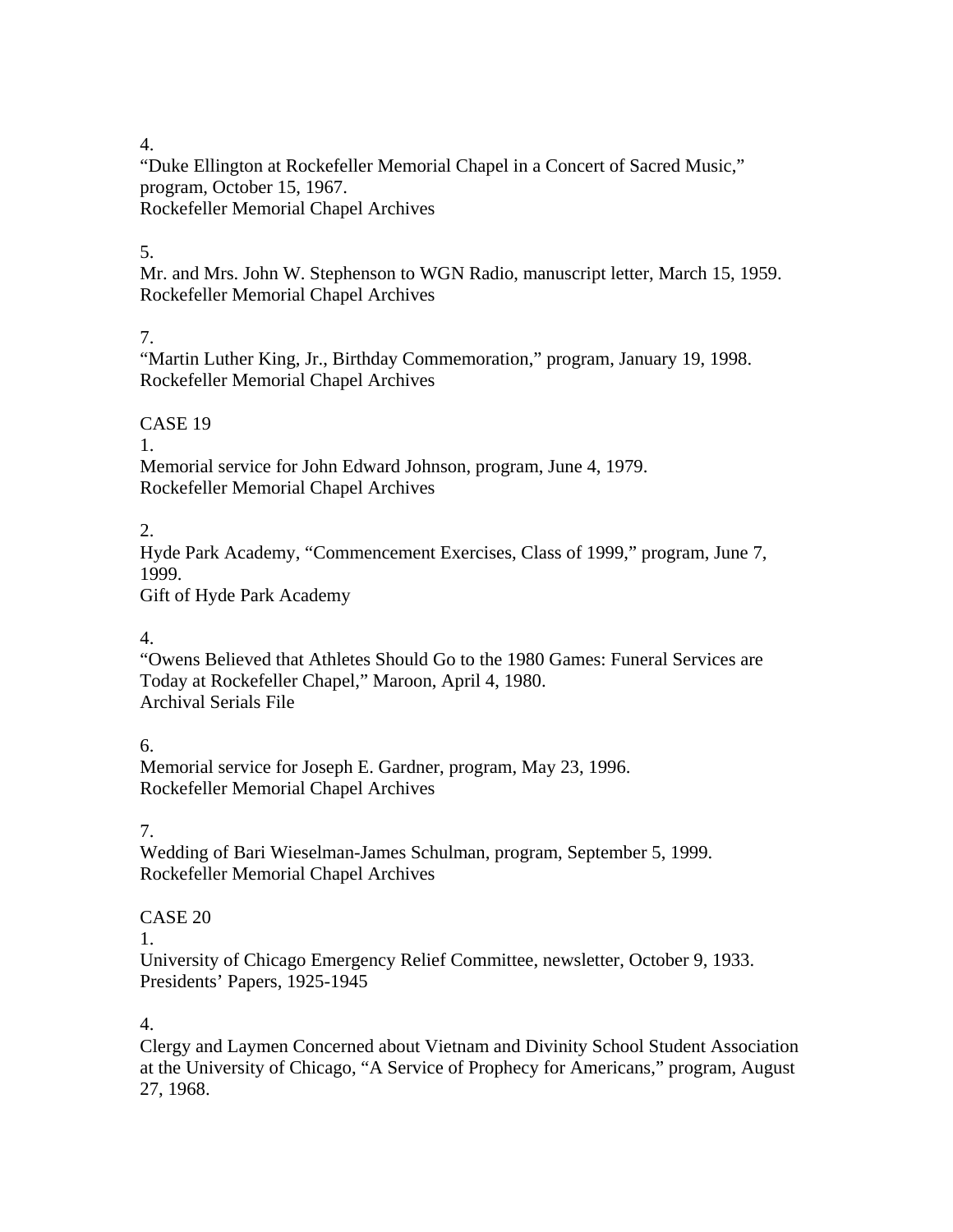Rockefeller Memorial Chapel Archives

5.

"Local Churches Source of Political Activities," *Maroon*, March 5, 1971. Archival Serials File

6.

Edward J. Kelly, "Proclamation," June 14, 1944. General Archival Files

7.

"Fair Employment Day—June 25," postcard, June 25, 1944. General Archival Files

# 8.

"This Day of Judgment," typescript of sermon delivered at Rockefeller Memorial Chapel, June 25, 1944. General Archival Files

# CASE 21

1.

Reproduction of University of Chicago Law School and Rockefeller Memorial Chapel, "Vietnam and the Churches," promotional flyer, July 6, 1966. Rockefeller Memorial Chapel Archives

2.

Walter L. Palmer to George W. Beadle, copy of typescript letter, June 4, 1968. Rockefeller Memorial Chapel Archives

3.

E. Spencer Parsons to Walter L. Palmer, carbon copy of typescript letter, June 7, 1968. Rockefeller Memorial Chapel Archives

4.

Rev. William Sloane Coffin, Jr., typescript sermon, November 16, 1969. Rockefeller Memorial Chapel Archives

5.

Rockefeller Memorial Chapel, "Remember – They're Still Dying," promotional flyer, May 22-26, 1969. Rockefeller Memorial Chapel Archives

6.

Trobridge Photographs, photograph of Rockefeller Memorial Chapel outdoor pulpit, n.d. Archival Photographic Files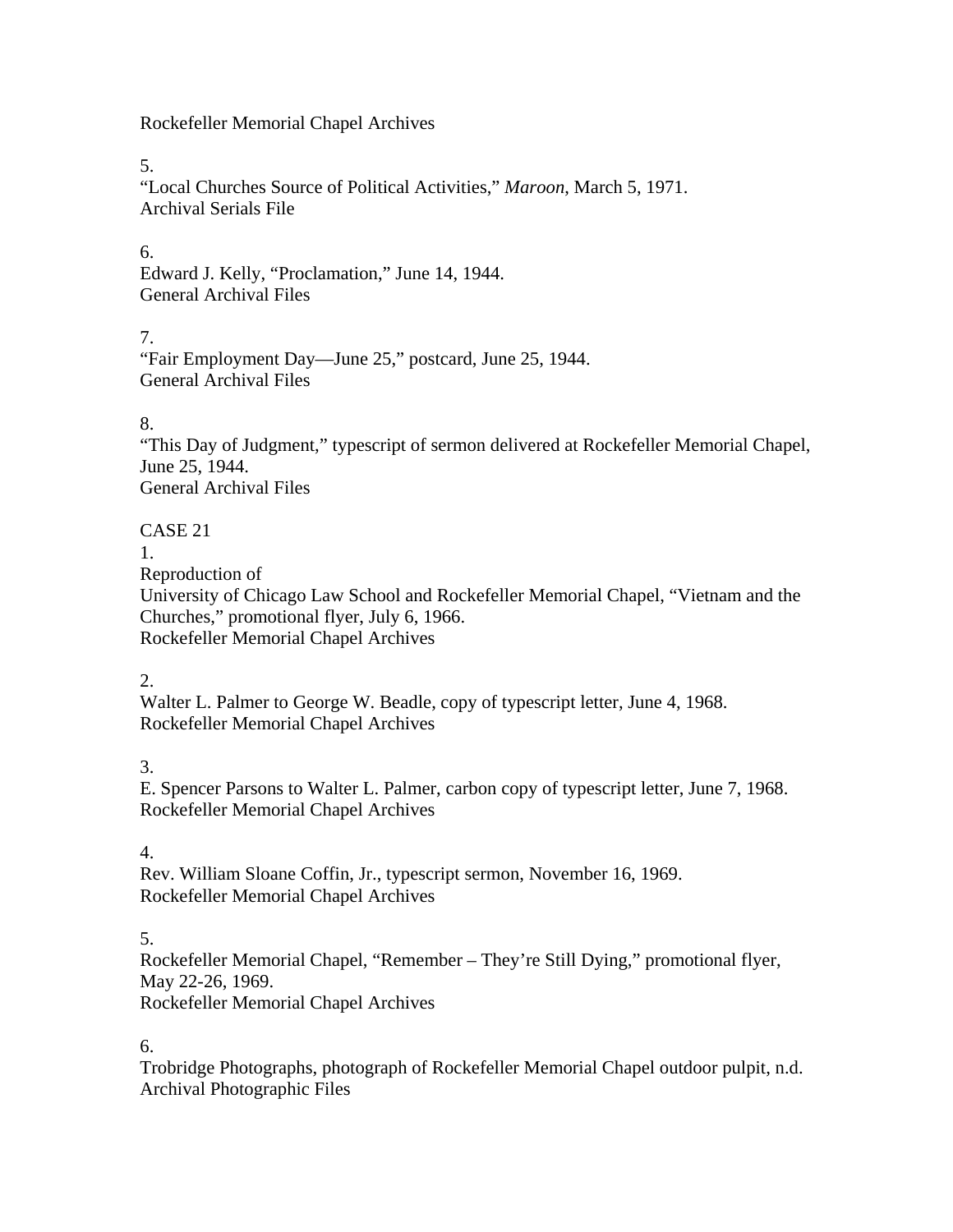## CASE 22

1.

"Pro-abortion Forces Begin Nationwide Campaign," *Chicago Sun-Times*, September 29, 1976.

Library Microfilm Collection

### 4.

Bertram Grosvenor Goodhue Associates, elevation and plan for proposed oak table for Chancel, n.d. Architectural Drawings

# 6.

Anonymous to E. Spencer Parsons, typescript letter, n.d. Charles Deering McCormick, Library of Special Collections, Northwestern Univiveristy Library

# 7.

"Spiritual Illumination through Abortion," spurious protest flyer, October 22, 1976. Disclaimer of "Spiritual Illumination through Abortion," n.d. Charles Deering McCormick, Library of Special Collections, Northwestern Univiveristy Library

# 7a.

Disclaimer of "Spiritual Illumination through Abortion," n.d. Clergy Consultation Service Papers, Northwestern University Library

## 8.

Chicago Area Clergy Consultation Services, "Pregnant?" n.d. Charles Deering McCormick, Library of Special Collections, Northwestern Univiveristy Library

# CASE 23

# 1.

"Looking Down on War," *University of Chicago Magazine* 95 (April 2003): 15. Archival Serials File

# $2<sub>1</sub>$

"I'm Walking Out," protest sticker, March 5, 2003. General Archival Files

# 3.

"Walkout against the War in Iraq," protest flyer, March 5, 2003. General Archival Files